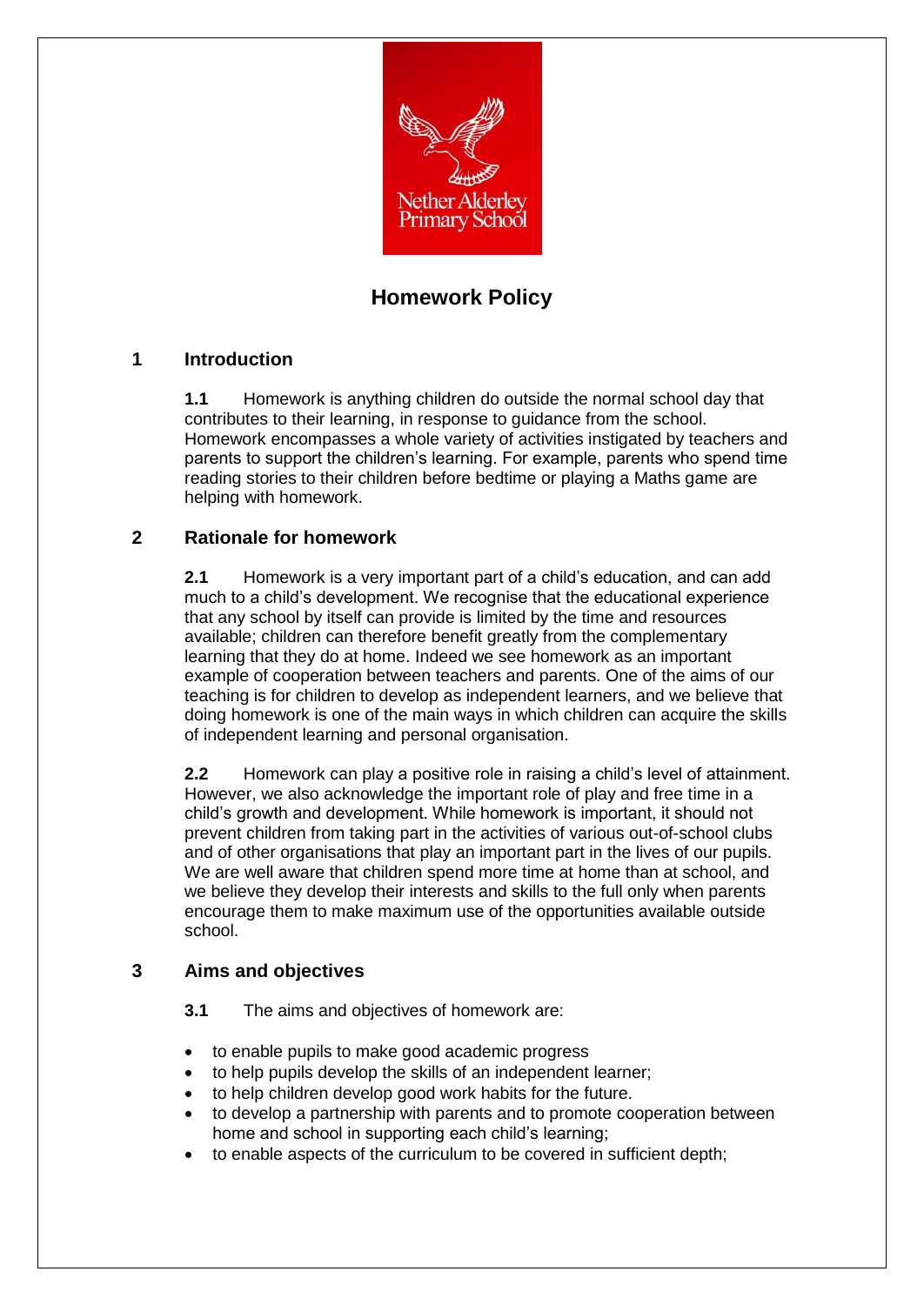to consolidate and extend the learning done in school, and to allow children to practise skills taught in lessons;

# **4 Types of homework**

**4.1** Staff and pupils regard homework as an integral part of the curriculum it is planned and prepared alongside all other programmes of learning.

#### **4.2** We set a variety of homework activities.

Children working within the Early Years Foundation Stage have a homework wallet which includes a range of resources e.g. Phonics sounds and letters, keys words, number line and shapes. It gives children the opportunity to practice at home and learn the sounds as well as forming the letters and numbers correctly. As the year progresses, in addition pupils will also be given a phonics or early Maths activity to do each week.

In the Early Years Foundation Stage and at Key Stage 1 we give children books to take home and read with their parents. We give guidance to parents on achieving the maximum benefit from this time spent reading with their child. We also ask Key Stage 1 children to learn spellings, number bonds and multiplication tables as part of their homework. Sometimes we ask children to talk about a topic at home prior to studying it in school. Sometimes we ask children to find and collect things that we then use in science lessons, and occasionally we ask children to take home work that they have started in school, when we believe that they could benefit from spending further time on it. When we ask children to study a topic, or to research a particular subject, we encourage them to use not only the school library but also the local library and the Internet.

**4.3** At Key Stage 2 we continue to give children the sort of homework activities outlined in paragraph 4.2, but we also expect them to do more tasks independently. Homework is set to ensure that prior learning has been understood. We set literacy and numeracy homework routinely, and we expect the children to consolidate and reinforce the learning done in school through practice at home. We also set homework as a means of helping the children to revise for formal assessments (tests).

In addition, using the flipped classroom model, homework may be use to prepare pupils for forthcoming lessons. This may include for example, exploring a particular stimulus prior to the session being delivered, such as a video or web resources, as a means of preparing the foundations for subsequent learning activities.

**4.4** Homework completed well is acknowledged and praised. There may be issues arising from the work, which teachers will follow up with pupils individually.

## **5 Amount of homework**

**5.1** As they move through the school, we increase the amount of homework that we give the children.

#### Early Years Foundation Stage

Pupils in Reception are expected to spend 10-15 minutes per day reading or sharing a story with an adult. This increases from term 2 when an additional activity is set each week.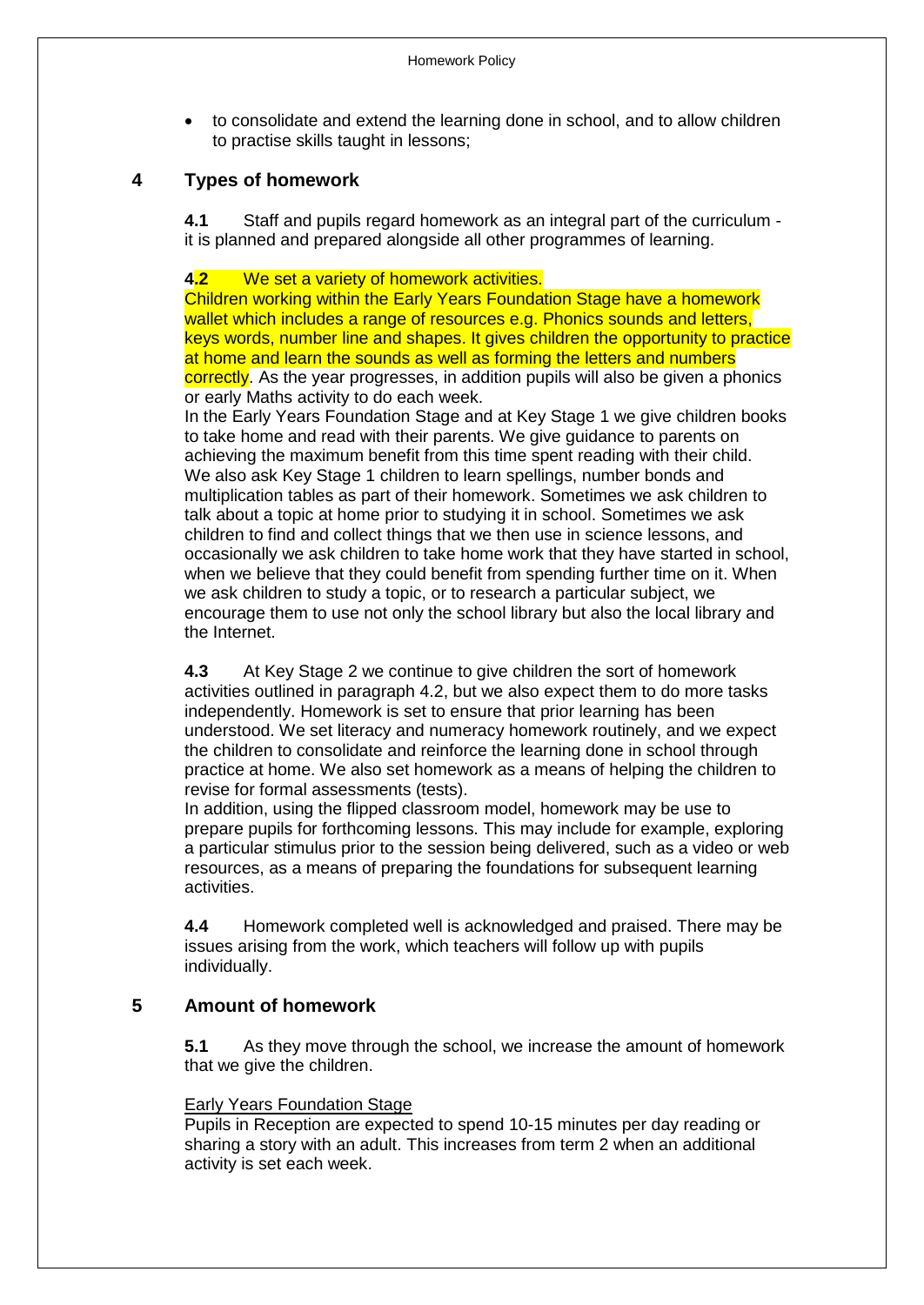#### Key Stage 1

We expect children to spend approximately one hour a week doing homework, the bulk of which will be reading with a parent. Each child is provided with a reading diary which is checked twice per week. We encourage parents to record comments in the diary and make a record of reading undertaken. Time spent on homework will also involve completing a Maths, English or phonics consolidation task.

#### Key Stage 2

Children do a greater amount of homework in KS2 which includes preparation for Big Writing (when applicable) and the use of web-based digital applications.

#### Years 3 and 4

We expect children to spend approximately 10–15 minutes each day reading, 5-10 minutes learning spellings and times tables and up to 30 minutes per week completing English, Maths or occasionally, topic tasks. Children's completed homework is stored in homework files or books which are kept in the classroom.

#### Years 5 and 6

We expect children to spend approximately 30 minutes per day. Homework is set each Monday and collected each Friday. Greater flexibility of homework tasks is achieved through the use of 1:1 iPad provision and children create a digital portfolio of work which is stored locally on their device and through cloudbased solutions such as Showbie. We encourage the use of technology as a tool for greater engagement in learning at home. Spellings and times tables homework is set weekly. Topic homework, such as flipped learning, is set intermittently, including during holidays.

#### **6 Inclusion and homework**

**6.1** We set homework for all children as a normal part of school life. We ensure that all tasks set are appropriate to the ability of the child, and we endeavour to adapt any task set so that all children can contribute in a positive way. We are sensitive to pupils with special educational needs and set homework with a suitable level of challenge. We value and celebrate the cultural diversity of our pupils and their families, and we appreciate the enrichment that this brings.

#### **7 The role of parents**

**7.1** Parents have a vital role to play in their child's education, and homework is an important part of this process. We ask parents to encourage their child to complete the homework tasks that are set. We invite them to help their children as and when they feel it to be necessary, and to provide them with the sort of environment that allows children to do their best. Parents can support their child by providing a good working space at home, by enabling their child to visit the library regularly, and by discussing the work that their child is doing.

**7.2** If parents have any questions about homework, they should, in the first instance, contact the child's class teacher. If their questions are of a more general nature, they should contact the headteacher. Finally, if they wish to